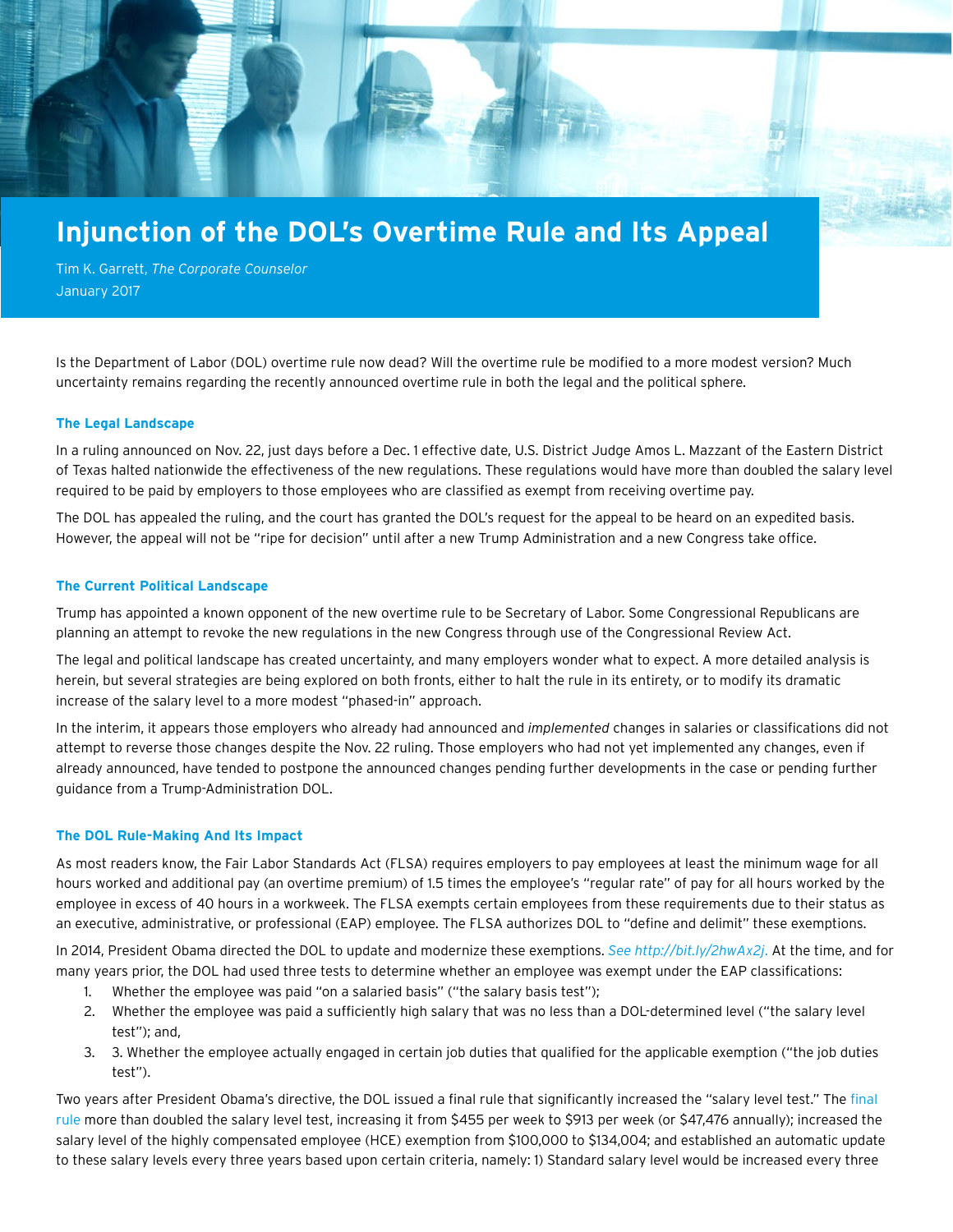years based on the 40th percentile of earnings of all full-time salaried workers in the lowest-wage Census Region; and 2) The HCE threshold would be increased every three years based on the 90th percentile of full-time salaried workers nationally.

The new DOL rules were scheduled to have taken effect Dec. 1, 2016. After the announcement but before implementation, employers across the country began evaluating the impact of the new rules on their labor costs. The analysis involved a complex audit process, and for some – especially small businesses and nonprofits – the new rule created an existential budget crisis. Employers had to determine whether employees previously classified as exempt should have their salaries increased to the new level in order to preserve their exempt status, or, in the alternative, whether employees should be re-classified as non-exempt. Labor costs were not the only concern. Savvy employers knew that re-classification would impact morale, as persons previously labeled as exempt would be re-classified as non-exempt and face a sense of loss in prestige for their jobs; those employees also would be required to track their hours worked, for some, a cumbersome and demeaning process. Details as seemingly minor as off-duty access to email and other company systems might be impacted.

Some praised the final rules, claiming that the DOL's actions would help the middle class and would extend the right to overtime pay to approximately 4.2 million workers who previously had been classified as exempt. Others were critical, noting that the new overtime rules would have unintended consequences of job loss, especially among entry-level manager jobs where young workers often enter the job market. In addition, the burden on private-sector employers was projected to be \$1.5 billion each year, with the DOL estimating the average annualized direct employer costs to be \$295.1 million, in addition to the expected annual transfer of \$1.2 billion of income from employers to employees as a result of the rule. Further, costs to state and local governments were expected to be \$115.1 million in the first year alone.

# **The Lawsuit and Its Ruling**

Twenty-one states filed a federal lawsuit in Texas against the DOL, challenging the final rule. Over 50 businesses filed suit as well. The two lawsuits were consolidated into one proceeding. The plaintiffs argued that the DOL had exceeded its authority in announcing the new salary level.

The plaintiffs asked the court to enter a preliminary injunction designed to stop the allegedly unlawful rule from taking effect during the pendency of the lawsuits. In their request, the plaintiffs argued that the DOL exceeded its authority because the new salary level was increased to such a degree that the tests for the EAP exemptions had become, in essence, a salary level test only.

On Nov. 22, in a ruling few expected, Obama-appointee Judge Amos L. Mazzant ruled that the plaintiffs had a substantial likelihood of prevailing on their argument that the DOL had exceeded its authority. Judge Mazzant ordered a halt to implementation of the new salary level, at least temporarily, until the court could consider more fully whether the regulations were properly authorized.

More specifically, Judge Mazzant found improper the DOL's application of a minimum salary level when the plain meanings of "executive," "administrative," and "professional" read together with the statute, made it clear that "Congress defined the EAP exemption with regard to duties, which does not include a minimum salary level." By increasing the salary threshold so significantly, the DOL has created "essentially a de facto salary-only test." In direct conflict with Congress' intent, explained the court, the DOL's final rule requires employers to extend overtime pay to any employee, regardless of his/her job duties, whose pay is below the heightened salary level. "[T]he Department exceeds its delegated authority and ignores Congress's intent by raising the minimum salary level such that it supplants the duties test."

The district court also noted that the minimum salary level originally established in regulations years ago "was purposefully set low" to exclude those workers who were clearly nonexempt. The court's injunction does not address the lawfulness of a salary-level test in general, but specifically enjoins the application of the DOL's increased salary-level test in its final rule as exceeding the agency's delegated authority.

The DOL issued a statement "strongly disagreeing" with the district court and has appealed the ruling to the U.S. Court of Appeals for the Fifth Circuit. The circuit court has granted the DOL's request to expedite the appeal. However, even on the expedited schedule, the case will not be "ripe" for consideration until after the new administration and new Congress take office.

## **What Can We Expect?**

As employers wait and see what will happen, a few significant questions emerge:

- **1. Does the ruling mean the new salary level will never go into effect?** No. The legal ruling only halts the effectiveness of the new salary level pending further action by the court or pending what occurs on appeal. It remains possible the new salary level could go into effect in the future. However, the ruling does provide the new administration with an opportunity to stop, or modify, the new salary level. The legal landscape has provided significant opportunity for change through the political landscape.
- **2. Will the Trump Administration and the new Congress kill the DOL salary level rule?** Perhaps. There are prominent sig-